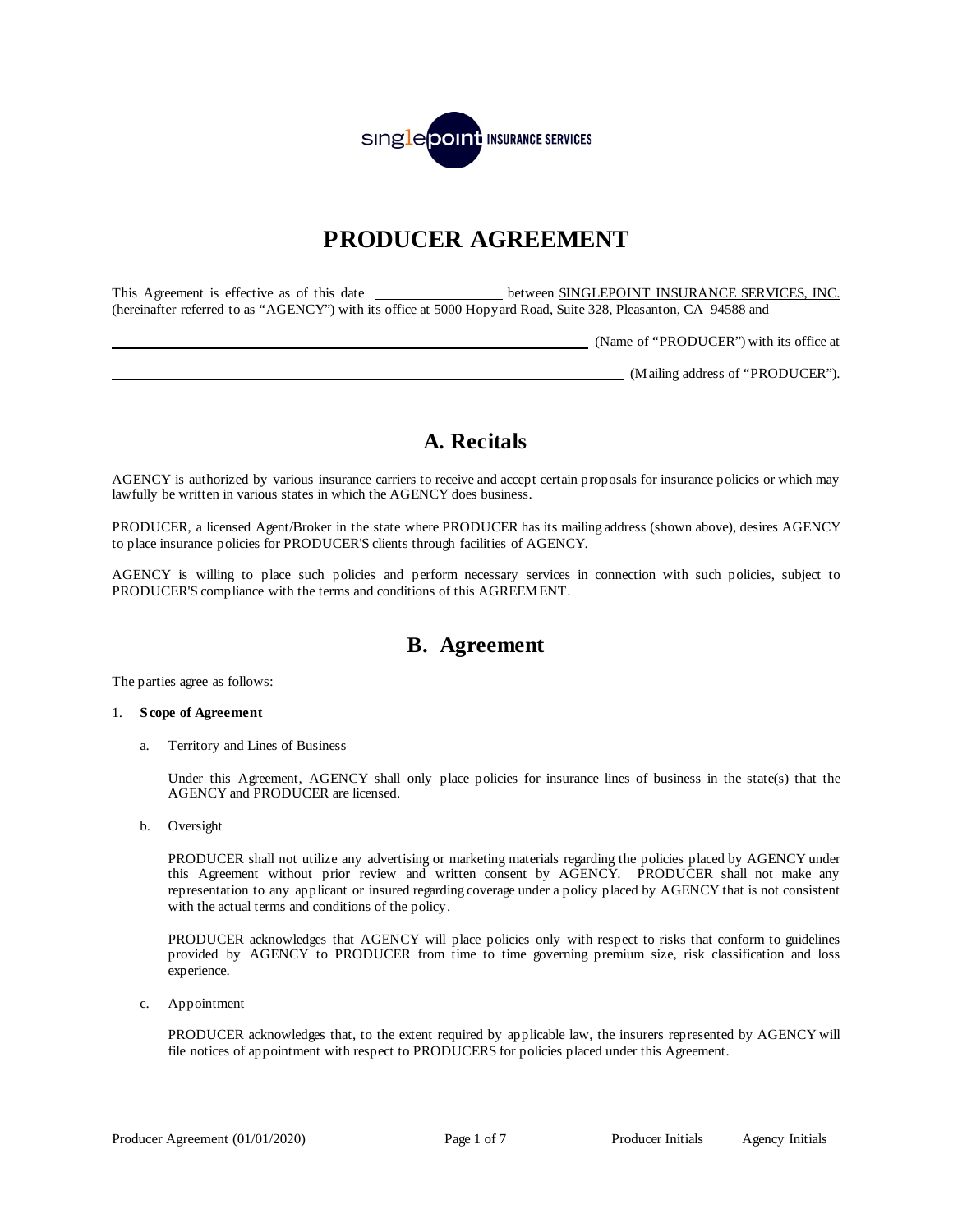## 2. **Term of Agreement**

This agreement shall commence on the effective date set forth above and shall be continuous, and shall apply to policies previously placed by AGENCY for Producer and in force on the effective date of this Agreement and to all policies that may be placed by AGENCY for Producer while this Agreement is in effect. If AGENCY has reasonable cause to believe that Producer is in violation of this Agreement, AGENCY may immediately suspend Producer's authority granted under any Program Appointment and/or this Agreement pending further investigation by providing written notice to Producer of such suspension.

- a. This Agreement may be terminated by either party at any time with or without cause immediately upon providing written notice of termination to the other party. Effective immediately upon providing notice of termination the Producer's authority to submit new business to AGENCY is revoked for all Program Appointment(s) and the AGENCY agrees to renew with such Insurer as AGENCY may indicate policies then in force with Producer at the time of termination for a period of 60 days thereafter, or for a longer period of time if required by law, provided that said policies have not expired, been canceled, or have been placed with a different insurer at the time for renewal. Notwithstanding the above and except as otherwise required by law, AGENCY shall have no obligation to renew policies under any Program Appointment where AGENCY or the Insurer(s) have terminated the Program in its entirety. It is further agreed that the commissions or return commissions will be paid by the responsible party on additional premium collected, or on return premiums made, after termination of this Agreement. Following termination, the terms of this Agreement shall remain applicable to any insurance policies placed by AGENCY for Producer that were effective prior to the date of termination of the Agreement.
- b. Modification of Appointment & Producer's Authority under this Agreement

AGENCY may, at its sole discretion, modify the Agreement at any time subsequent to its execution by providing at least 30 days advance notice to Producer, except such advance notice is not required where the modification is by written agreement or where one or more Program Appointments are terminated in their entirety, or a moratorium or similar restriction is placed on writing new business for the Program(s) by the Insurer. Such modification may include, but is not limited to the appointment of Producer to additional Programs, modification of Producer's appointment and authority under any Program(s) and/or modification of Producer's commission for new or renewal policies of insurance to be written under any Program Appointment(s). Such modification shall be made by sending written notice to Producer via email, facsimile, or U.S. mail at the address provided in this Agreement, or to Producer's last known address.

- c. Right of Offset
	- 1) AGENCY shall have the right to offset compensation due Producer under this Agreement by the amount of past due premiums, unearned commissions, or other amounts currently due and owed by Producer to AGENCY and/or its Insurer(s) arising out of any policy of insurance issued under this Agreement and Liabilities incurred by AGENCY or its Insurers caused by the negligent or illegal acts of omissions of Producer. Producer's failure to timely submit applications, premium payments, return commissions or otherwise comply with AGENCY's thencurrent underwriting rules, procedures, or written instructions for one or more Program(s) provided to Producer may, at AGENCY's sole discretion, result in a reduction in or forfeiture of all or part of Producer's commission amount for the particular business submission in violation of this provision.
	- 2) Producer shall have no right to offset any balance due from AGENCY to Producer under this Agreement, Program Appointment, or any other Agreement.
	- 3) Any premium received by Producer shall be held in a fiduciary capacity on behalf of Insurers, and shall not be deposited into Producer's operating account, and shall be paid in accordance with this Agreement and AGENCY's instructions.
- d. Exclusive Compensation

It is understood and agreed that the Insurer(s) shall have no liability or obligation to directly compensate Producer for the business written pursuant to this Agreement including, if applicable, any profit sharing and or overrides. All compensation due Producer under this Agreement shall, under all circumstances, be due from and paid solely by AGENCY.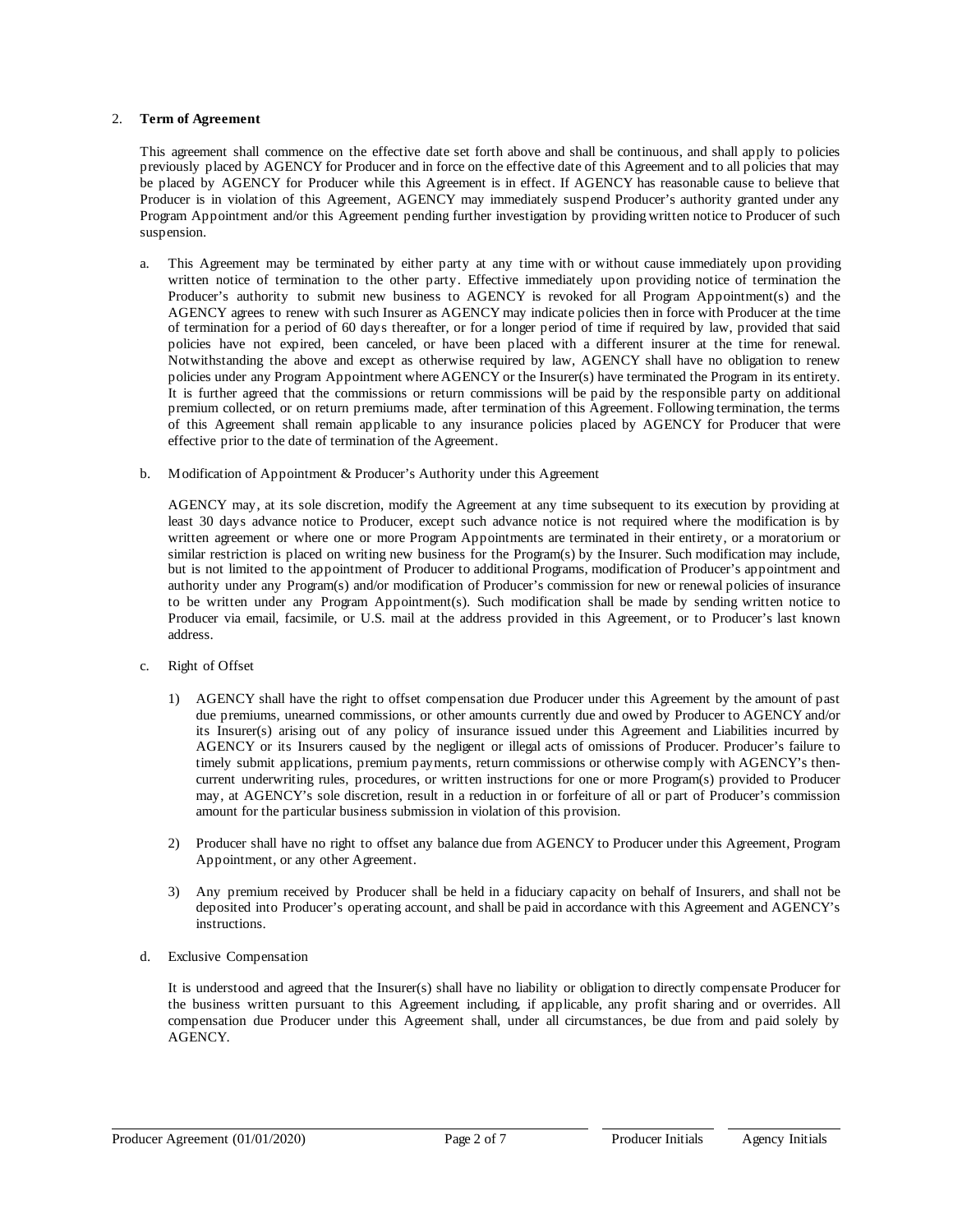## 3. **DIRECT Billed Premium and Commission Considerations**

All premiums, taxes, and other charges hereinafter shall be referred to as "premium". "Premium" that is billed directly to the insured by the AGENCY or the insurance carrier shall be considered "DIRECT-billed."

a. Payment of "Premium"

The PRODUCER is not responsible for the payment of any "DIRECT-billed" "premium"; however, at the request of AGENCY, PRODUCER shall cooperate with AGENCY in the collection of "DIRECT-billed" "premium". Any credit extended to the insured by PRODUCER shall be at the sole risk and responsibility of PRODUCER.

b. Direct Collection of "Premium"

If AGENCY or insurance or surety carrier has not received the amount of "DIRECT- billed" "premium" due it within the time specified on a "DIRECT-billed" transaction, or by such other due date as specified by AGENCY, AGENCY may at its option collect such delinquent "DIRECT-billed" "premium" out of any dividends declared or refer the "DIRECT-billed" "premium" to the insurance or surety carrier for collection. In the event delinquent "DIRECT-billed" "premium" is paid from dividends or collected directly by the insurance or surety carrier, PRODUCER shall not be entitled to any commission on the delinquent "DIRECT-billed" "premium" so collected.

c. Commissions and Return "Premium"

As full compensation to PRODUCER with respect to insurance policies placed by AGENCY for PRODUCER, PRODUCER shall be allowed commissions at such rates as are stipulated by AGENCY or as are specifically negotiated between parties. Unless otherwise specified, all commissions due PRODUCER will be paid to PRODUCER within 30 days following the end of the month during which the premiums due have been paid in full.

AGENCY will remit all gross return "DIRECT-billed" "premium" directly to insureds. PRODUCER shall refund unearned commissions on return "DIRECT-billed" "premium" due for cancellation and "DIRECT-billed" "premium" reductions at the same rate as the commission as allowed to PRODUCER. AGENCY will bill PRODUCER for all return commissions within 30 days of the end of the month in which gross "DIRECT-billed" "premium" is returned to the insureds. PRODUCER will remit return commissions within 30 days of the date of return commissions are billed by AGENCY. If commissions not remitted to AGENCY, AGENCY has the right to deduct return commissions from any commissions due PRODUCER.

## d. Deposits and Final Audit Premiums

All deposit and final audit additional premiums will be considered PRODUCER billed premium as defined below.

## 4. **PRODUCER-Billed Premium and Commission Considerations**

All premiums, taxes, and other charges due the AGENCY hereinafter shall be referred to as "premium". "Premium" that is billed directly to the insured by the PRODUCER shall be considered "PRODUCER-billed." Any credit extended to the insured by PRODUCER shall be at the sole risk and responsibility of PRODUCER. Any broker fees charged by the PRODUCER to the insured are strictly a contractual matter between the PRODUCER and insured.

a. Payment of "Premium"

For every insurance policy or surety bond placed by AGENCY for PRODUCER, PRODUCER shall be responsible for and guarantees to AGENCY the payment of all "PRODUCER-billed" "premium" due with respect to such policy, including audit "PRODUCER-billed" "premium", less the amount of commission allowed to PRODUCER pursuant to paragraph 2.c. of this AGREEMENT.

Unless otherwise specified by AGENCY, all amounts owed by PRODUCER shall be paid to AGENCY within 30 days following the end of the month during which the policy becomes effective or, in the case of audit "PRODUCER-billed" "premium", within 30 days after the audit "PRODUCER-billed" "premium" is billed by AGENCY.

PRODUCER is obligated to maintain "premiums" in a fiduciary capacity subject to all applicable legal requirements and all "premiums" held by the PRODUCER shall be maintained in a properly constituted Premium Trust Account.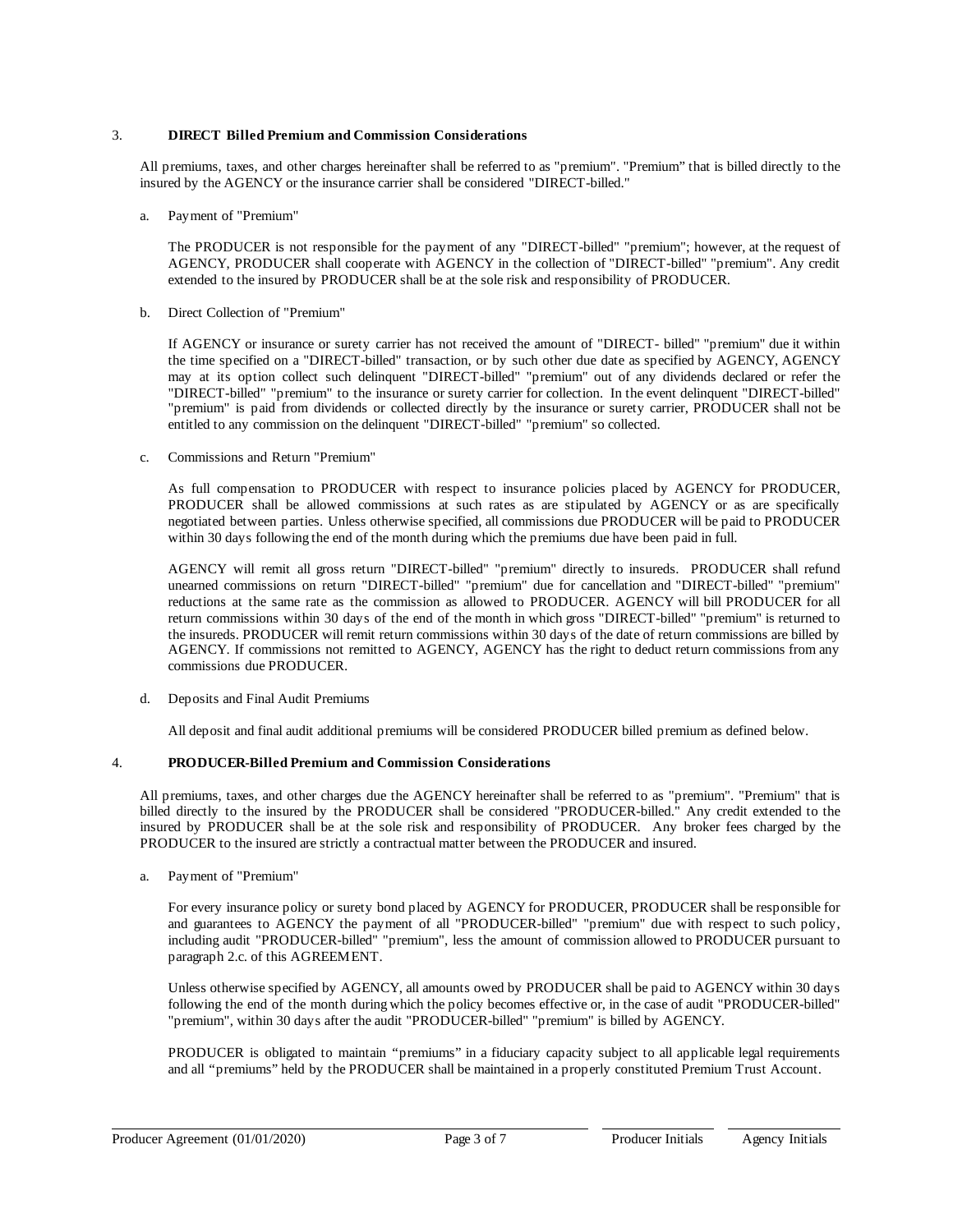b. Direct Collection of "Premium"

If AGENCY has not received the amount of "premium" due to it from PRODUCER within the time specified in Paragraph 3.a. or by such other due date as specified by the AGENCY prior to issuance of the policy, AGENCY may, at its option, collect directly from the insured any "PRODUCER-billed" "premium" due. In the event AGENCY collects the "PRODUCER-billed" "premium" directly from the insured, PRODUCER shall not be entitled to any commission on the "PRODUCER-billed" "premium" so collected. Attempts by AGENCY to collect from the insured shall not relieve PRODUCER of liability to AGENCY except to the extent of amounts actually collected by AGENCY, less expenses of such collection, provided however, that PRODUCER will not be held responsible for "premiums" if:

- 1) PRODUCER has made a reasonable effort to collect such premium and has failed;
- 2) PRODUCER refers such items to the AGENCY for direct collection within 30 days of the PRODUCER'S receipt from the AGENCY for such outstanding items.
- c. Commissions and Return "Premium"

As full compensation to PRODUCER with respect to insurance policies placed by AGENCY for PRODUCER, PRODUCER shall be allowed commissions at such rates as are stipulated by AGENCY or as are specifically negotiated between parties.

PRODUCER shall refund unearned commissions on return "PRODUCER-billed" "premium" due for cancellations or "PRODUCER-billed" "premium" reductions at the same rate as the commissions allowed to PRODUCER. In the event of such cancellations or "PRODUCER-billed" "premium" reductions, AGENCY shall remit to PRODUCER all previously paid unearned net "PRODUCER-billed" "premium" owed to insureds, and PRODUCER shall reimburse the insureds the unearned gross "PRODUCER-billed" "premium" due, including the amount of unearned commissions allowed to PRODUCER.

d. Deposits and Final Audit Premiums

All deposit and final audit additional premiums will be considered PRODUCER billed premium.

## 5. **No Grant of Authority**

PRODUCER is an independent contractor and is not the agent or employee of AGENCY. This AGREEMENT does not grant authority to PRODUCER to bind AGENCY or any of its principals. PRODUCER shall not quote, bind coverage (including issuance of an insurance binder), or issue a certificate of insurance, endorse or amend any policy obtained pursuant to this AGREEMENT without express written authority from AGENCY.

## 6. **Cancellation Credit**

PRODUCER shall be entitled to credit for any cancellation after satisfactory proof of such cancellation has been received by AGENCY. No cancellation credit shall be allowed for any period prior to such cancellation during which coverage is effective under the terms of the applicable insurance policy or binder. No insurance policy or bond may be returned to AGENCY by PRODUCER for flat cancellation unless it is returned prior to the effective date of the policy. Notwithstanding the return of the original policy or bond for cancellation, cancellation will not be effected until sufficient time has elapsed for proper notice to mortgagees, loss payees, certificate holders, public utility regulatory bodies, or other parties to whom such notice is required.

## 7. **Compliance with Laws**

PRODUCER shall comply with the laws, rules and regulations of the governmental jurisdictions within which it solicits or accepts insurance business submitted to AGENCY under this AGREEMENT and PRODUCER shall maintain all licenses required by those jurisdictions. PRODUCER shall indemnify and hold AGENCY harmless for all fines, penalties and related expenses that AGENCY may incur as a result of PRODUCER'S actions.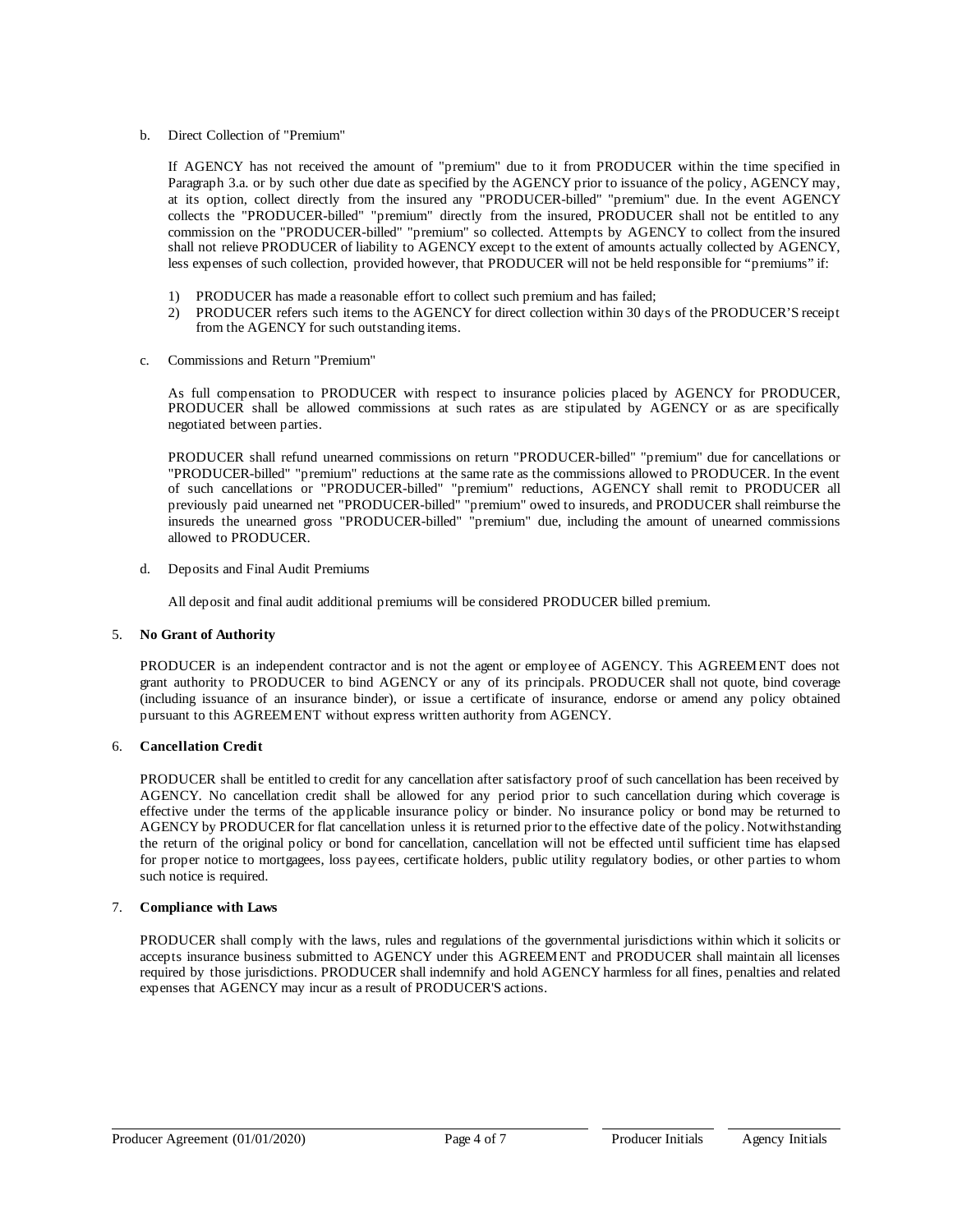## 8. **Notice of Expiration**

Any customary usage to the contrary notwithstanding, AGENCY shall be under no obligation to give PRODUCER advance notice of the expiration of any insurance policy which PRODUCER procures from time to time through the facilities of the AGENCY. AGENCY will endeavor to give PRODUCER reasonable advance notice of the expiration of any policy or bond, but the failure of AGENCY to provide such notice shall in no way impose any liability or responsibility upon AGENCY.

## 9. **Indemnification**

- a. PRODUCER shall indemnify and hold AGENCY harmless with respect to all claims, liabilities and costs, including attorney fees, which AGENCY may become obligated to pay as a result of:
	- 1) Any act, error or omission of PRODUCER in the processing of any business placed by PRODUCER under this AGREEMENT; or
	- 2) Any action by PRODUCER in violation of the terms of this AGREEMENT.
- b. AGENCY shall indemnify and hold PRODUCER harmless with respect to all claims, liabilities and costs, including attorney fees, which PRODUCER may become obligated to pay as a result of:
	- 1) Any act, error or omission of AGENCY in the processing of any business placed by AGENCY under this AGREEMENT; or
	- 2) Any action by AGENCY in violation of the terms of this AGREEMENT.

## 10. **Errors and Omissions Insurance**

PRODUCER is required to maintain in full force and effect during the term of this Agreement a policy of Errors and Omissions Insurance issued by an insurer rated no less than A- VIII by A.M. Best Company and which afford(s) coverage in the minimum amount of \$1,000,000, with a deductible not to exceed \$25,000. Such Errors and Omissions Insurance shall be maintained by the PRODUCER at the PRODUCER's sole cost and expense and shall be primary and non-contributing coverage over any valid and collectible insurance available to the AGENCY. PRODUCER shall provide notification to AGENCY in the event of lapse and shall furnish proof of such insurance at inception of this Agreement and at each subsequent renewal.

## 11. **Applicability of Agreement and Termination**

This AGREEMENT shall apply to policies previously placed by AGENCY for PRODUCER and in force on the effective date of this AGREEMENT and to all policies that may be placed by AGENCY for PRODUCER while this AGREEMENT is in effect. This AGREEMENT shall be effective as of the date stated above and shall remain in effect until terminated by either party upon at least thirty (30) days advance written notice to the other party. Following termination, the terms of this AGREEMENT shall remain applicable to any insurance policies placed by AGENCY for PRODUCER that were effective prior to the date of termination of this AGREEMENT.

Notwithstanding any other provision of this Agreement, a party may terminate this Agreement for cause at the parties' option, upon the occurrence of one or more of the following events by giving fifteen (15) days written notice to the other party:

- a. In the event of a material breach of this Agreement by the other party. This Agreement shall not terminate at the end of said fifteen (15) days' notice if the party in breach cures the breach which it has been notified.
- b. Failure by Producer to maintain applicable insurance coverages as provided in this Agreement.
- c. In the event the Producer's license or authorization lapses or is suspended, canceled, or not renewed by any public authority having jurisdiction over same for reasons other than administrative error and such license is not reinstated within fifteen (15) days of such event.
- d. In the event of a change of control or if a substantial part of a party's property is or becomes the subject to a levy, seizure, assignment of sale for or by any creditor or governmental agency, or the other party becomes insolvent, ceases doing business or files voluntary or involuntary bankruptcy, receivership, or reorganization proceedings.

## 12. **Changes to Agreement**

Any modifications of this Agreement shall be in writing and signed by both parties. This Agreement may be modified at any time by the mutual agreement of the PRODUCER and AGENCY. AGENCY shall notify the PRODUCER of any proposed modification of this Agreement upon thirty (30) days advance notice unless a longer period of notice is required by applicable law.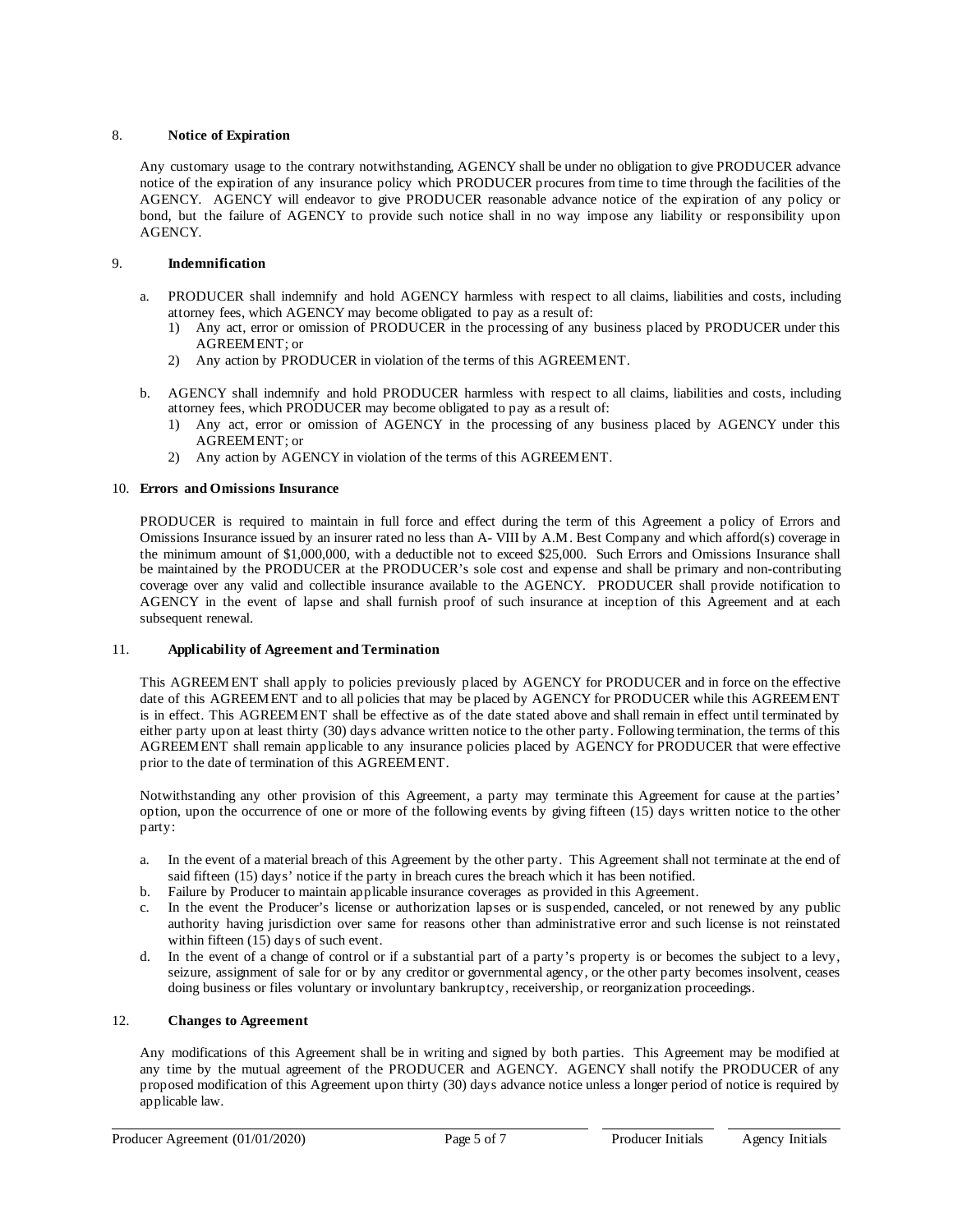## 13. **Cooperation on Claims**

PRODUCER shall cooperate with AGENCY, to the extent requested by AGENCY, in connection with the investigation and adjustment of any claim arising under any insurance policy placed by AGENCY for PRODUCER.

## 14. **Inspection of Records**

All records of PRODUCER relating to any insurance policy placed by AGENCY for PRODUCER shall be subject to inspection at any reasonable time by any designated representative of AGENCY.

## 15. **Assignment**

No assignment of this AGREEMENT, or of any commission or fee due to PRODUCER under this AGREEMENT, shall be effective unless approved in writing by AGENCY.

No waiver by either party of any breach of this AGREEMENT by the other party shall be deemed to be a waiver of any subsequent breach of the same or of any other provision.

## 16. **Waiver of Breach**

No waiver by either party of any breach of this AGREEMENT by the other party shall be deemed to be a waiver of any subsequent breach of the same or of any other provision.

## 17. **Headings**

The paragraph headings in this AGREEMENT are included solely as a matter of convenience for reference and are not intended to be a part of this AGREEMENT.

## 18. **Arbitration**

- a. The parties will attempt in good faith to resolve through negotiation and dispute, claim or controversy arising out of or relating to this Agreement. Either party may initiate negotiations by providing written notice in letter form to the other party, setting forth the subject of the dispute and the relief requested. The recipient of such notice will respond in writing within 10 days with a statement of its position on the dispute. If the dispute is not resolved by this exchange of correspondence, the representatives of each party with full settlement authority will meet at a mutually agreeable time and place within 20 days of the date of the initial notice in order to exchange relevant information and perspectives, and to attempt to resolve the dispute. If the dispute is not resolved by these negotiations, the matter may, with the prior written consent of both parties hereto, be submitted to JAMS Walnut Creek, California for mediation and/or binding arbitration.
- b. In the event of binding arbitration or litigation to interpret the terms of, or otherwise enforce this Agreement or any provision thereof, the prevailing party, in addition to other relief awarded, shall be entitled to recover from the nonprevailing party all costs and expenses thereof including without limitation reasonable attorney fees incurred by the prevailing party which shall be determined and fixed by the arbitrator or court as part of the decision or judgment. Such fees, costs and expenses shall include expenses incurred on any appeal and for collecting on or enforcing any such decision or judgment.
- c. This Section 18, Arbitration, shall survive the termination of this Agreement.

## 18. **Governing Laws**

This Agreement shall be governed by and construed and enforced in accordance with the laws of the State of California, without giving effect to conflict of laws principles thereof that would require application of the laws of a jurisdiction other than the state of California.